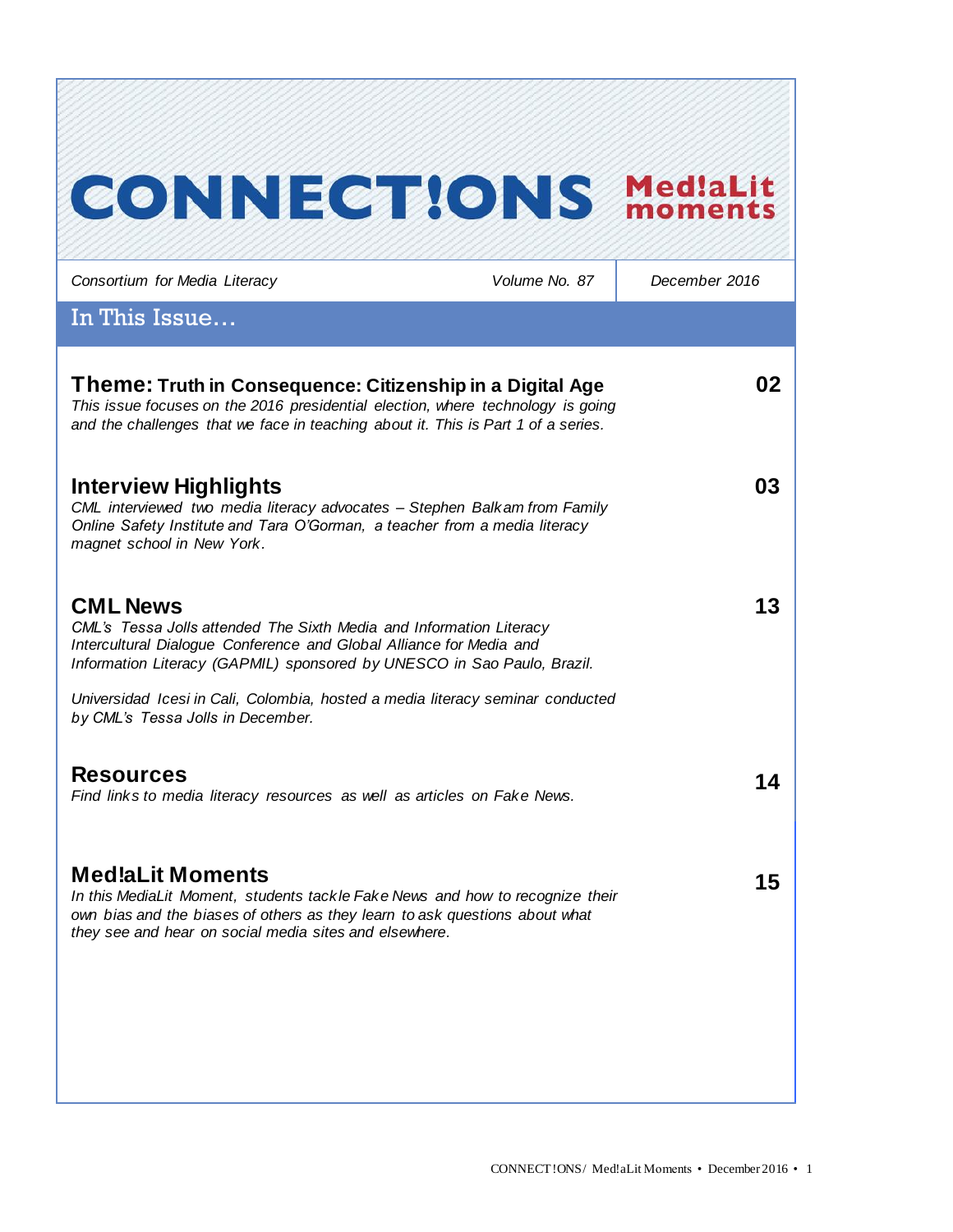# Truth in Consequence: Citizenship in a Digital Age

#### Part I: Election Low-Down and Let-Down, 2016

The election of 2016 is still on people's minds, and it will continue to pervade our lives for months and years to come. But from our corner of the world, what does this mean for media literacy? What role did media literacy play in the classroom?

As we like to say at CML, we don't have the answers – but we have the questions, more importantly, the Key Questions and Core Concepts of media literacy.

The 2016 presidential election in the U.S. prompted us at CML to re-examine issues around Digital Citizenship. The National Association of Media Literacy Education supported the launch of National Media Literacy Week with a Digital Citizenship Summit on Oct. 28 at Twitter headquarters in San Francisco, and part of the Summit addressed the relationship between Digital Citizenship and Media Literacy through a panel moderated by Lynette Owens of TrendMicro, a sponsor of the Summit.

During Global MIL Week, CML launched "Commit2MediaLit!," a campaign that featured interviews with leading media literacy thinkers and practitioners, as well as U.S. college students who expressed a diversity of ideas around why media literacy is essential in today's mediadriven culture.

As we interviewed leading thinkers about Digital Citizenship and media literacy for this issue, it became clear that first, we need to process some ideas about the election and how the election affected media literacy classroom practice. Our scope is limited, regarding the number of views that we can represent in *Connections* – and also, your tolerance for reading interviews – but we think you will find the conversation with Stephen Balkam, president of the Family Online Safety Institute in Washington, DC (and a sponsor of the Digital Citizenship Summit), and Tara O'Gorman, a classroom teacher at Casimir Pulaski School, now a media literacy magnet school in Yonkers, NY, illuminating.

This issue of *Connections* focuses on the 2016 presidential election, where technology is going and the challenges that we face in teaching about it, and media literacy as a way to process current events as well as to teach children. We will follow with more information on the current state of Digital Citizenship to welcome our new year, 2017, and to begin anew.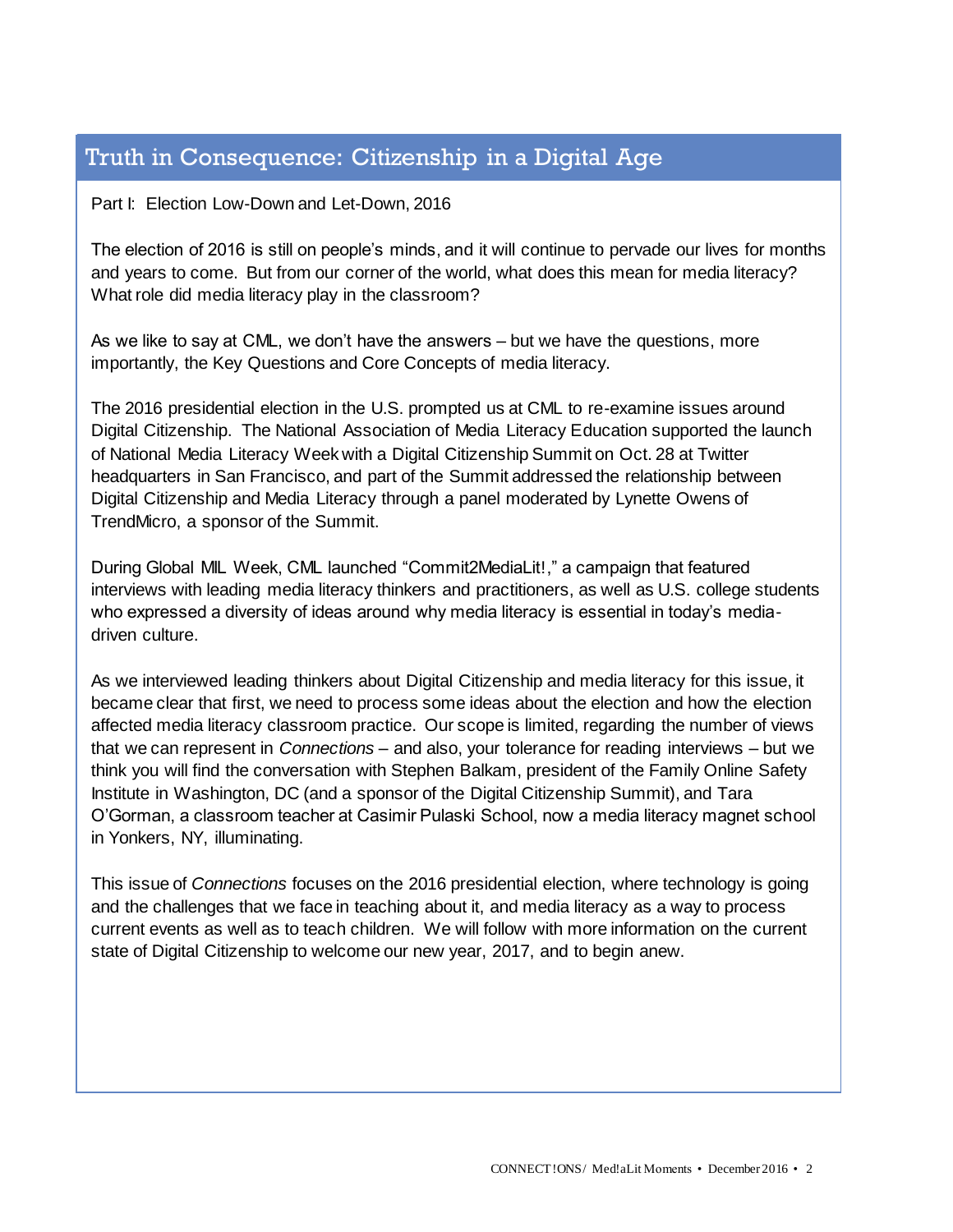# Interview Highlights

### **Interview with Stephen Balkam, Family Online Safety Institute**

*For the past 30 years, Stephen Balkam has had a wide range of leadership roles in the nonprofit sector in both the US and UK. He is currently the Founder and CEO of the Family Online Safety Institute (FOSI), an international, nonprofit organization headquartered in Washington, DC. FOSI's mission is to make the online world safer for kids and their families. FOSI convenes the top thinkers and practitioners in government, industry and the nonprofit sectors to collaborate and innovate and to create a "culture of responsibility" in the online world.*

**Tessa Jolls (TJ):** When you started sending out information on the Family Online Safety Institute (FOSI) 2016 Annual Conference, the theme was: "Online Safety in Transition." I don't know whether this idea was stimulated in part by Trump-ism, but I think you were prescient.

**Stephen Balkam (SB):** I came up with the title back in the spring, and we were just looking ahead to the timing of the conference. The timing was deliberate. Because eight years ago, we held our second annual conference in early December, and we had members of the Obama transition team come to the conference and speak. So it occurred to me that we could use the opportunity of the change in administration for just the same purposes. Now, I, like pretty much the rest of the world, did not expect the result. We had obviously reached out to both teams, and we had three, maybe four members of the Clinton team lined up to speak. But we were never able to succeed with getting anyone from the other team, but we thought, "Well, what the heck?"

So of course, a bit of a scramble, the day after the election, and of the three people we identified, two were going to be out of the country, and the third declined to speak at all. So we're going to have to guess, I suppose. But also, there is a real sense of a transition from the traditional issues of cyber bullying, and sexting, and over-use, and over-sharing which still persist, but AI, virtual reality, augmented reality, the Internet of Things, Hello Barbie -- all of that is the new wave that we're going to have to come to terms with. Intriguingly, it's a screen-less, keyboard-less world, as well. If you think about the interactive toys that are connected via The Cloud, or if you think of Alexa, Amazon's Alexa, Google's Home -- and we've been trying all of these out -- what is particularly intriguing is simply speaking to devices and then, the devices are responding to you in real time, and with some seeming intelligence as well, albeit artificial intelligence. So that's a huge shift. It's as big a shift as when FOSI got started 10 years ago, when the iPhone was released. That was the shift from fixed computers on the desk, to these mobile devices that were more powerful than the computers NASA had in 1969.

**TJ:** It's mind blowing. Not quite as mind blowing as the election, but almost.

**SB:** We're living in a mind-blowing time, that's for sure.

**TJ:** Counter-terrorism and online Jihadism was also on your Conference agenda. That's also a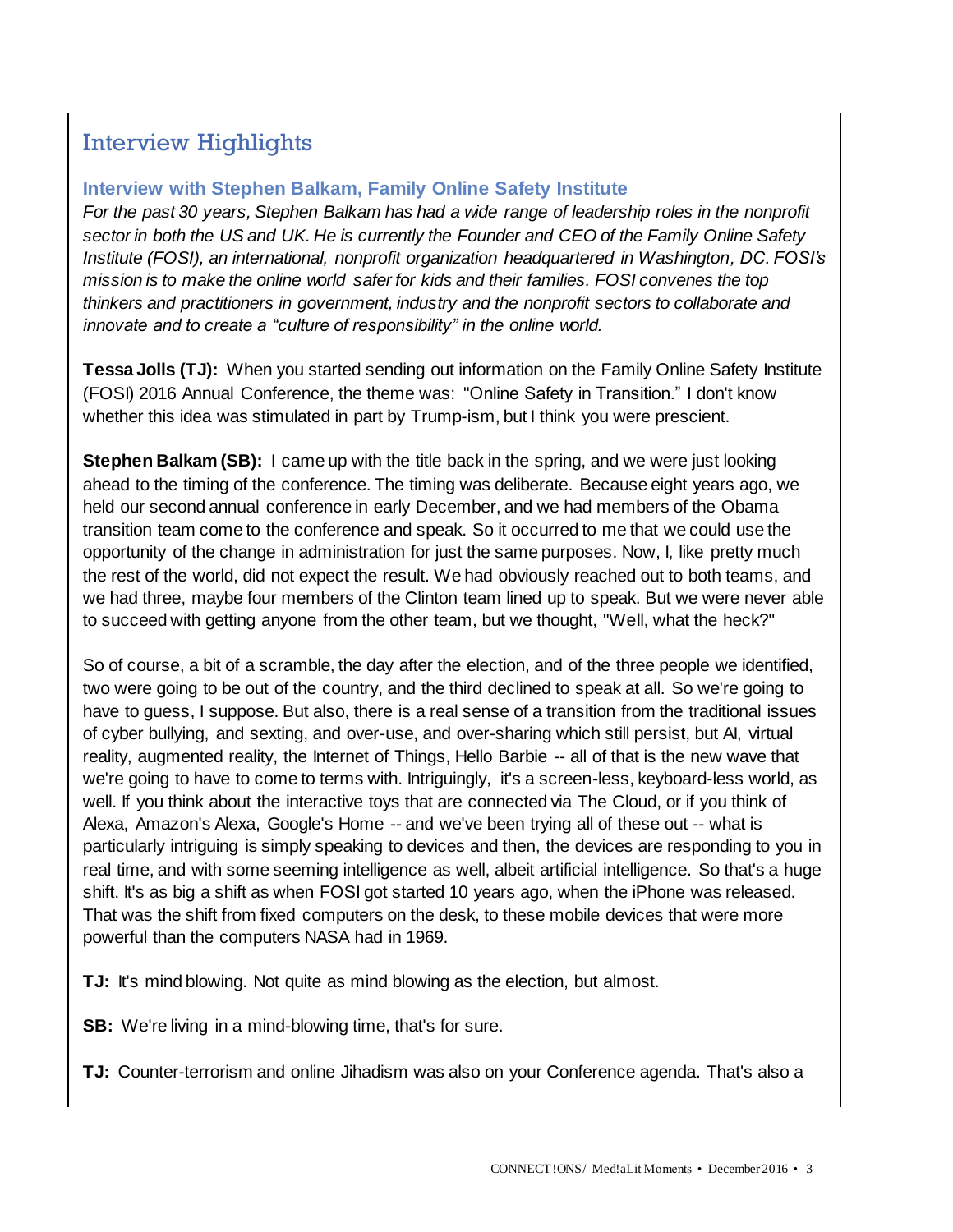new development in terms of kind of relationships with media and how that plays out in peoples' lives. Tell me a little bit about your thinking…

**SB:** We particularly see Jihadism in Europe, much less so in the United States. But issues to do with extremist material, and then the radicalizations, particularly, of young people -- particularly, young males, but not just males, females too -- to go and fight with ISIS, have been very, very, troubling developments. We had an expert come over from the UK to address these issues at the Conference. We've done some work in May on this issue in the UK this year at a closed door round table, on online harassment and extremism in London. So, we want to bring that conversation to a wider North American audience.

This online propaganda is something we need to take seriously. Actually it's not just ISIS, if you think about the fake news, and if you think about the alt right, and if you think about the kind of madness that's being stirred up by the kind of messaging that's going on that certainly happened on the lead-up to the election and certainly had been encouraged by that election. There is a radicalization going on, I would say, of young white males in this country, which is very concerning. So, it's not just foreign entities that we have to concern ourselves with, but perhaps, homegrown militias.

**TJ:** Yes, and I wonder if it's similar to the cult activity in the U.S. in the '70s. Young people were recruited, typically in their very early 20s. They were in that vulnerable period of searching for identity, searching for answers, that feeling of belonging. And there was a lot of research around cults, and also de-programming people who had been recruited into cults. I see some parallels there. I think that the psychological phenomena definitely has a relationship to jihadism, because those who are de-radicalizing are using words like 'snapping,' saying that the person snapped. And that was language that was used in the early cult de-programming.

We're looking at youth trying to form relationships, whether it's a real relationship or not, whether it has all the aspects of relationship that we've long thought is healthy for a civilized person. It's huge in terms of topic, but we want to take the airplane view and certainly want to tie together your thinking with your priorities and with how you see that fitting into that context of media literacy and encouraging that healthy citizen.

**SB:** Right…it's interesting because the day after the election, I flew to the West Coast to participate in a Techonomy Conference, the very one that Zuckerberg spoke at, saying that fake news swaying the result of the election is a crazy idea. And I spoke the day after him, on a panel called, "What Hello Barbie said to Alexa and Siri", and I brought on stage, Dino the dinosaur, that not only talks but listens and he is connected to IBM's Watson.

You can ask Dino how far away the moon is and in an "authentic" dinosaur voice, he will tell you how many hundreds of thousands of miles it is. You can ask him what 2+2 is, and he'll tell you four, but then he'll say, "But you can ask me much harder questions than that." So, "What is 1,234 x 67?" and immediately he responds, and you can see kids' faces light up when they realize what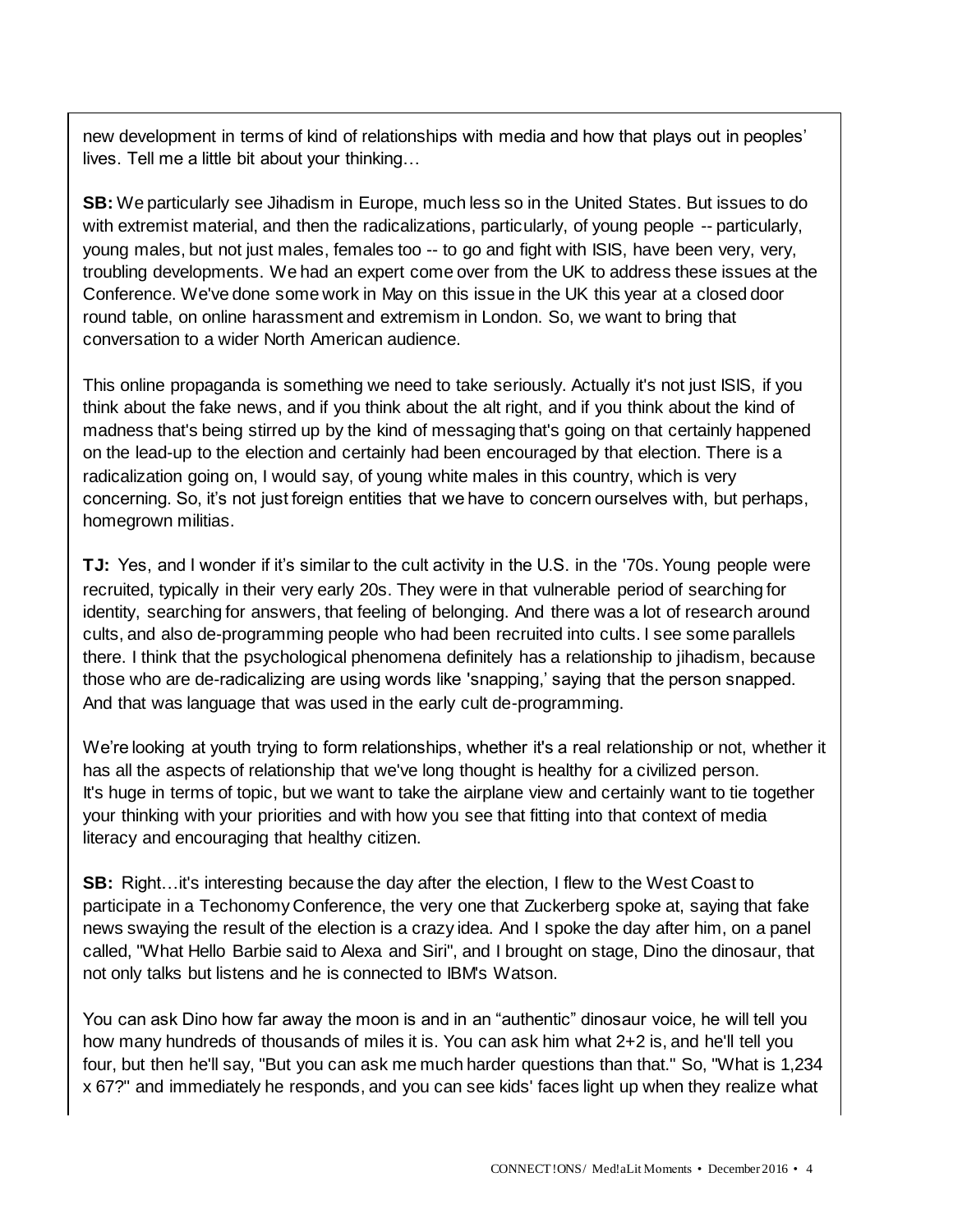they have in their hands, as one boy said, "It's homework... " A light went on in the boy's head: Everything he ever needed to know for homework is right in his hands.

And he doesn't have to type anything and he doesn't have to look at anything. And Dino will tell a joke in between, because he tells jokes, too.

Do you know Sherry Turkle and her work? She used to describe Hello Barbie as Toxic. And when I asked her about that (we did a book talk here in town with her), her biggest concern about Hello Barbie was that children would imbue consciousness on this toy. And what happens when Barbie gets decommissioned or runs out of battery life or whatever, what impact would that have on a child? There's a counter argument: Well, I imbued consciousness on my pet rabbit when I was seven. I "knew" he was a rabbit.

But then I answered my own question on stage by saying, "The difference is data." There was no data exchange between me and my rabbit, where as there is with Barbie and me. And that data is stored in the cloud. And in fact, transcripts of your conversation with Barbie can be emailed to your parents at the end of the week. So, that's a considerably different world to literally imbue an inanimate object with, or what would we think of as an inanimate object. So, AI, virtual reality, augmented reality, mixed reality, these are all pushing our concepts of what we think of as human, what we think of as consciousness. Even though since Aristotle and Plato, we still haven't quite figured out what we mean by consciousness. Films like *Ex Machina* and *Her* are showing us a little glimpse of the future, a not that distant future, where machines have already passed the Turing test. The question is, "Are they conscious like us?"

So, that's what the world looks like from 35,000 feet.

**TJ:** Yes, those are really the existential questions that we're faced with that we haven't been faced with in the same way. One thought that I've had about all of this, Stephen, is that, when we look back at the 20th century, we see a lot of emphasis on the physical sciences: aeronautics, computer science, certainly physics, any of the hard sciences, and we had phenomenal breakthroughs in those sciences with Einstein, Edison, etc. etc. With data in this century, we have a really unique opportunity to hone in on the social sciences in a way that we've never been able to before because in the past, we didn't have access to the data. I think we have to recognize that, yes, the data is fluid, it's ever changing because people are ever changing. But nevertheless, we now have data for the social sciences, that can provide us with some insight into the human condition that was never available. Certainly, how that data gets used is problematic and challenging, and we don't know for what purposes. We have a lot of questions around all of that. But nevertheless, that data is a force to be reckoned with, unto itself, and it certainly does offer us some opportunities to delve in and look at some of those humanistic questions that we haven't had an opportunity to do.

So when it comes to Jihadism, or online recruiting, or new ways of expressing sexuality, or relationship, or growing up and parenting, and all of those kinds of questions, it looks like we're in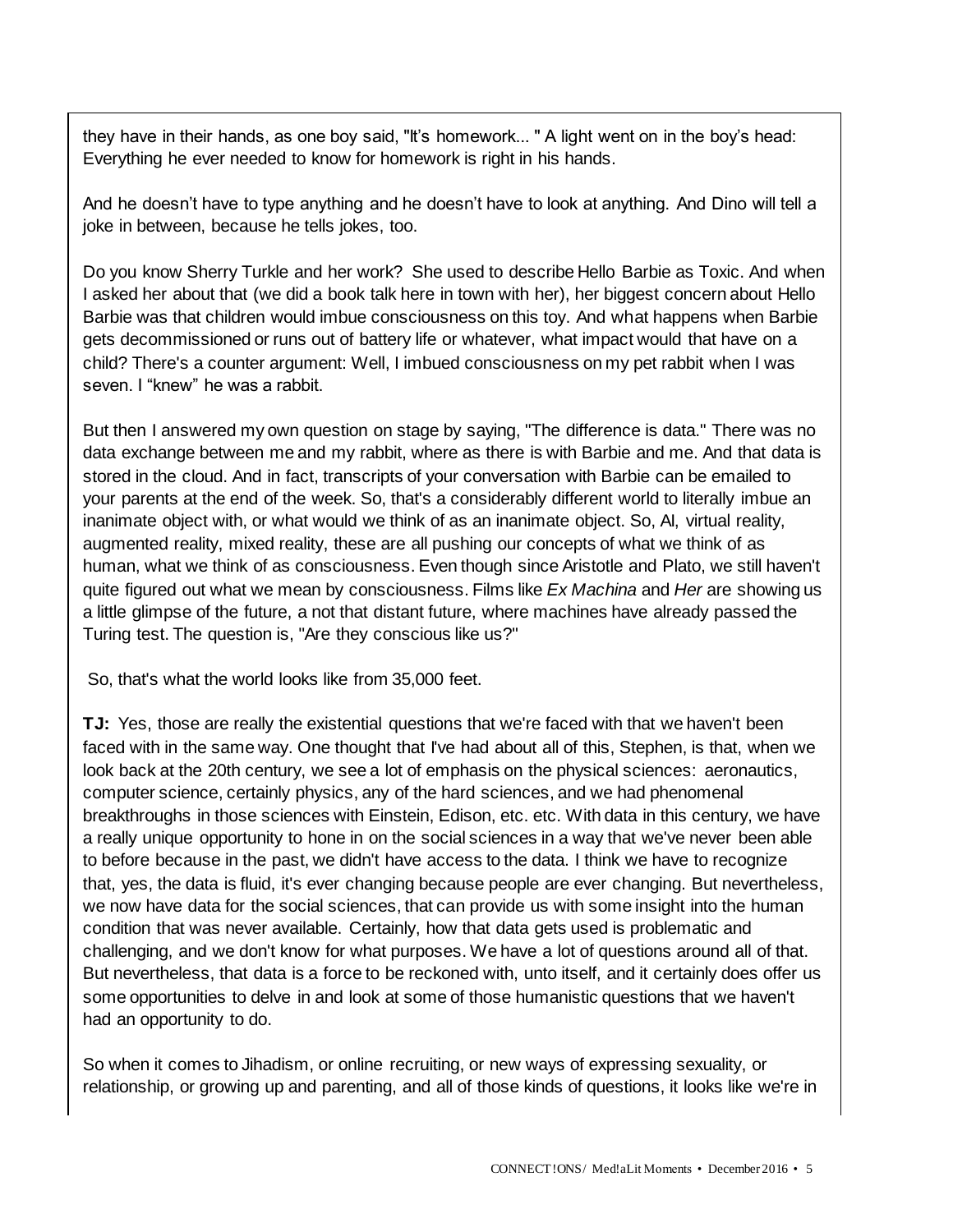for a dramatic change. What can we do? What should we do? How can we use that data to really help people understand themselves and find ways to navigate it all?

**SB:** Absolutely, absolutely. And what a time to be a data scientist, or a researcher, a dana boyd, if you will. There's never been such rich data stats to look at. The problem, I think, for folks like them and maybe for folks like you and me is that there's just so much data. And how on earth do you make any sense of this tsunami of digital information?

Likewise, how do ordinary parents, or teenagers, or young people, or kids, make sense of all of this? We're making it up as we go along.

**TJ:** Facebook, Google, Twitter, all of the major technology companies, and even companies that we don't think of as technology companies -- car companies -- they are all gathering data on us. And do we have access to that data? Who owns that data? All of the questions that we might have as owners of data, generators of data, people who contribute to content and so on, do we own that? What are our property rights? If our data is being monetized, who is benefiting, and why? And what is our role in that whole thing? Really, really huge questions that as a society I don't think we've faced since the Magna Carta, in terms of certain property rights and how we interface as citizens in this new, data-driven and online world. What kinds of issues are you seeing emerge there? Because we're really talking about citizenship in the online world and about our understandings and our rights.

**SB:** There's definitely an argument which suggests that our data is ours, and it should be a basic human right that our data belongs to us. But we are running behind what's actually going on. Because, as you say, the commercial entities, they're using our data, have been using them with our permission for years, because we blindly accept the terms that they send us, so that we can get onto the platform as quickly as possible and as seamlessly as possible.

I think we're increasingly seeing online reputation as being the new privacy issue. That the digital footprint that you're leaving behind or, in some cases, parents are creating for their children, even before they are born, is creating an online reputation for that individual which follows them through their infancy, their childhood, their teenage years, and suddenly, they wake up, they are 18, about to apply for college and they realize that the very first poop they ever took was recorded and memorialized by their very clueless parents.

What were they thinking? In our research last year, we found 10% of parents have already been asked by their kids to take stuff down off of Facebook. And another 19% acknowledged that they probably put stuff up that would eventually embarrass their kids. And those are the ones that are owning up to, or are at least aware, that that might be the case.

So at what point does a child have some online right? Probably from zero to two, less than 5%, but somewhere at age 18 they have 100% rights. So where, on the scale... At 17 and 11 months you have no rights, and at 18 you have full rights? Or is there some gradation here? Can a 13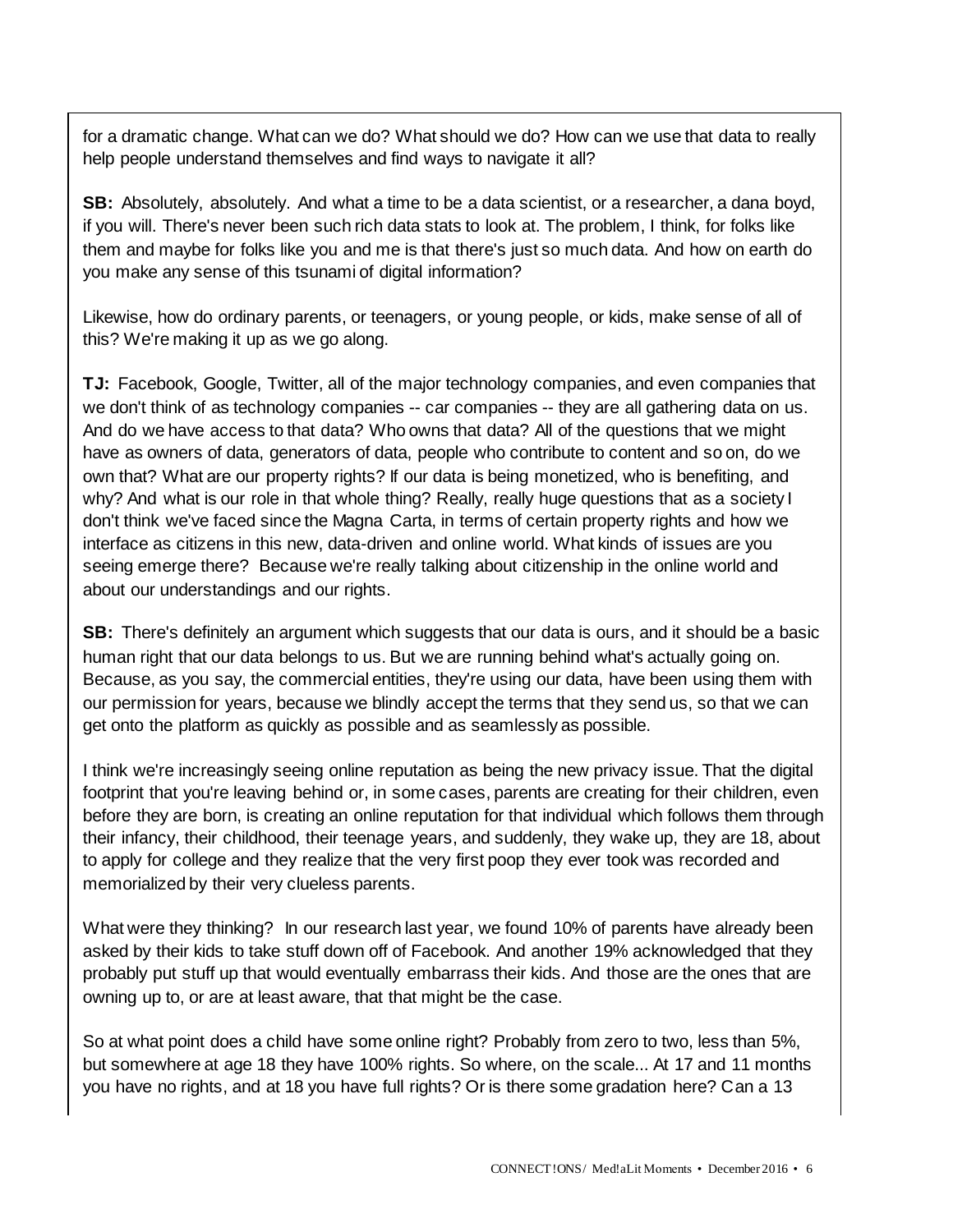year old expect some rights that maybe a seven year old doesn't, but not as much as what a 17 year old would expect?

**TJ:** So there's really a renegotiation of all of these understandings about the rights and responsibilities, how it works, how it's used. And so we're at the beginning of the beginning. I think the notions that we've put forth about digital citizenship are, frankly, very shallow and don't even begin to address the real deal in terms of what's going on out there. But of course, I also understand the ideas have to be boiled down and presented and packaged and distributed in ways that people can wrap their minds around. So, what do you think about this digital citizenship effort? Do you feel like we're on the right track or not, or if we're doing enough or not, what's going there?

**SB:** All right, you're finding me in two minds here. I find that the term, "Digital Citizenship," has been a very useful vehicle for a number of years because it has brought a general spin for groups of people in the advocacy world, in the academic, and in the teaching world industry and even government, around the notion of rights and responsibility. I find though, and I'm not exactly sure why, but I find I don't use the terms as often as I used to. One of our earlier conferences was all about the words "Digital Citizenship." It's become, I suppose it's become so wide and so all-encompassing that it... It's not that it's meaningless, I don't want to dismiss it in that regard. But I don't know if there is enough there there, to build a program around, or how I would write about it anymore.

And I suppose, and I don't want to get too demoralized, but given the election and what just happened, if we are going to continue to use the term, I think there needs to be a radical rethink and a honing down and a clear, defining, something that can just quickly and easily be graspable by ordinary folks across the country and around the world. I'm struggling to...I'll leave it at that, I'm struggling.

**TJ:** I appreciate your honesty about that because we're struggling too, in coming to grips with this. And I think that's a very fair statement to say that there's been dramatic change. The technology is certainly driving some of it. So I totally hear you on that. And I think, also, we're seeing that digital citizenship is a really vague term in a lot of ways. Also, it depends so much on the context. You could say that China will have a very different take on what it means to be a "Good digital citizen," than maybe Colombia, or Mexico, or France, or the US. So I think we really have to acknowledge that it's a very amorphous term, to say the least. And so that leads me to say, "Okay, well then what is fundamental? What can be grasped?" And forgive my bias but honestly, I think that media literacy is foundational, that the core concepts of media literacy, the key questions of media literacy, the methodology are something that can be boiled down and that can be evidence-based and can be scaled.

I think we have to strip away all of the vagaries the context can bring, and we have to get down to what is fundamental and akin to the laws of physics. Sorry, I'm making a speech in the midst of our interview, but this is where I am, thinking-wise, and I know you're a good head to talk to. So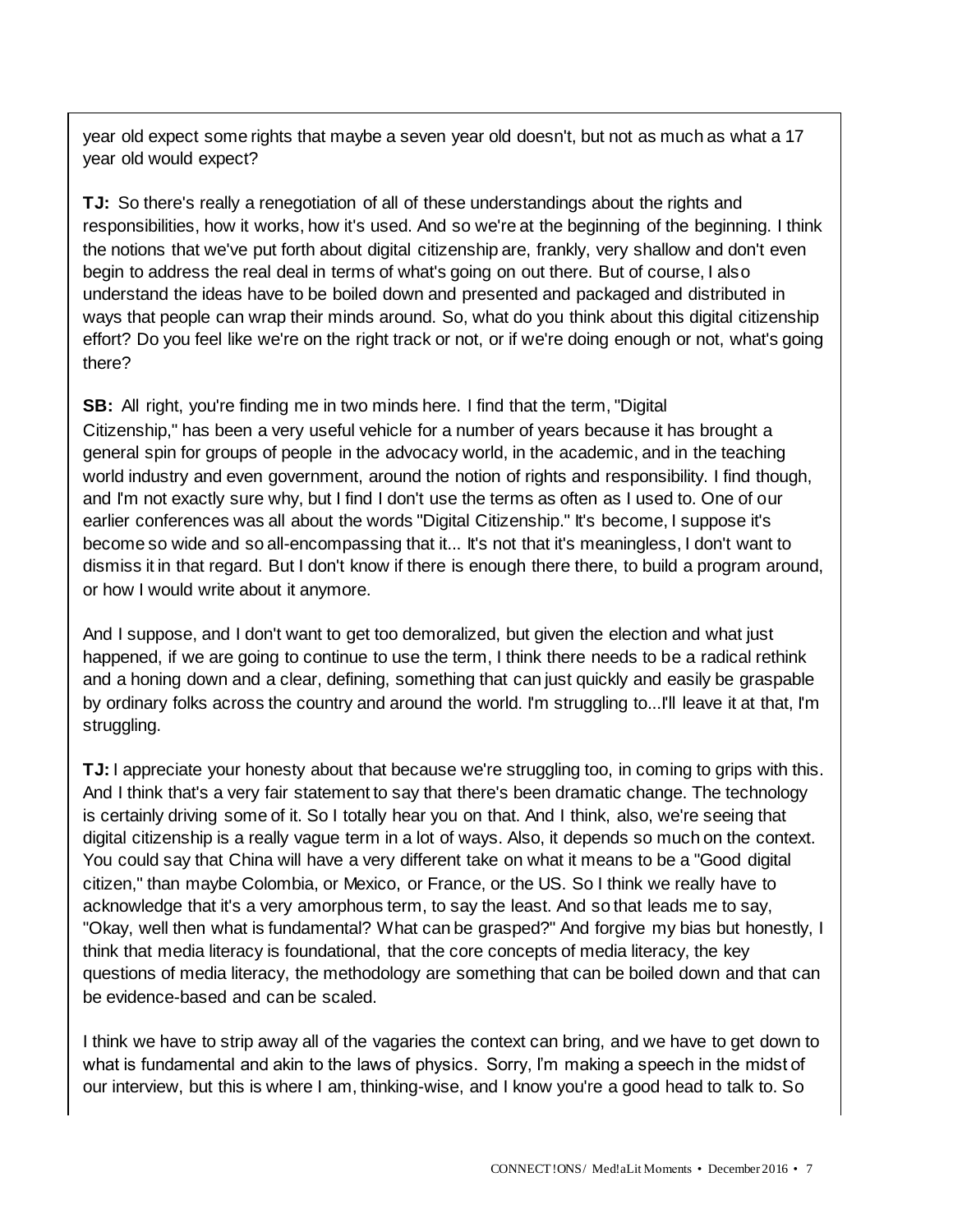we are at the very beginning of recognizing this tectonic shift, and media literacy, to me, is one of the fundamentals that are unchanging.

**SB:** Yes, I would agree with you. And going back to the digital citizenship term itself, I think we should be, rather than abandoning it, maybe we should be talking about, "What is citizenship in the digital age?" I distinctly remember taking citizenship classes when I was in the fifth grade. You and I, we grew up in the analog era. I don't know about you, but I was 39 when I saw my first website, which, when I talked to a bunch of fourth graders the other day, they looked at me, in some disbelief. And one boy said, "How did you get in touch with your friends?" [laughter] And I said, "Well, we had these things called bicycles, in our day. And we'd ride over, and we would ring a doorbell. You kids don't even use doorbells anymore. You just text, and say, 'I'm here.'"

So it's citizenship. And I think, and again, given what just happened in the election, in Britain, too, for that matter, and in other parts of Europe, we need to ask, "what is citizenship these days? What on earth do we mean by that?" And then, let's try and answer the question, "What is citizenship in a digital world?" And turn it around that way, rather than seeing digital citizenship as if it's some kind of form of citizenship, some kind of subset of citizenship. I just think it's citizenship, but it's in a new world. I took citizenship classes in a, not asynchronous, but in a predigital world, in an analog world. But we didn't call it analog citizenship.

**TJ:** Right. We didn't. Thank you. And so, in that sense, what I'm hearing you say is that we need to listen. We need to question what is citizenship today? Because we have this entire digital universe available to us that, young people don't distinguish between the digital universe and the analog. They're really, I think, seeing it as kind of seamless, which is in my opinion, probably a good thing. But whether it's, "good or bad", it is. And I think, too, what we're examining, here, and what's coming up for me is that the idea being proposed out there about digital citizenship is that it's a very directive thing. This is what you need to do to be a good digital citizen. It takes the old content dumping approach: "We know what's best and we will tell you what's best, you will listen to us, and you will then perform accordingly." And so, what I'm hearing you say is that we should be in serious questioning mode at this point. That we really do need to have this national conversation, and learn to listen to each other, and come out of it with a different understanding of where we are, and where we need to go, as fellow citizens, so I think that's powerful, Stephen.

How do you see the pathway for us going ahead?

**SB:** Well, as we said at the beginning of this conversation, I think that the extraordinary level of attention all of a sudden being paid on fake news is a wake-up call to us all, to say discern what you're reading, question what you're hearing, do not accept everything that you see on the Internet or television or video or in the newspapers. Be a skeptical discerning person. Forget citizenship for the moment. Is this really a trusted source? Can we possibly return to a notion of objective facts? And not making subjective opinions as if all you need to do is to say it loud enough and often enough for it to be true. Simply stating that global warming is a hoax often enough does not make that true. So, there needs to be a new agreement, a new accord about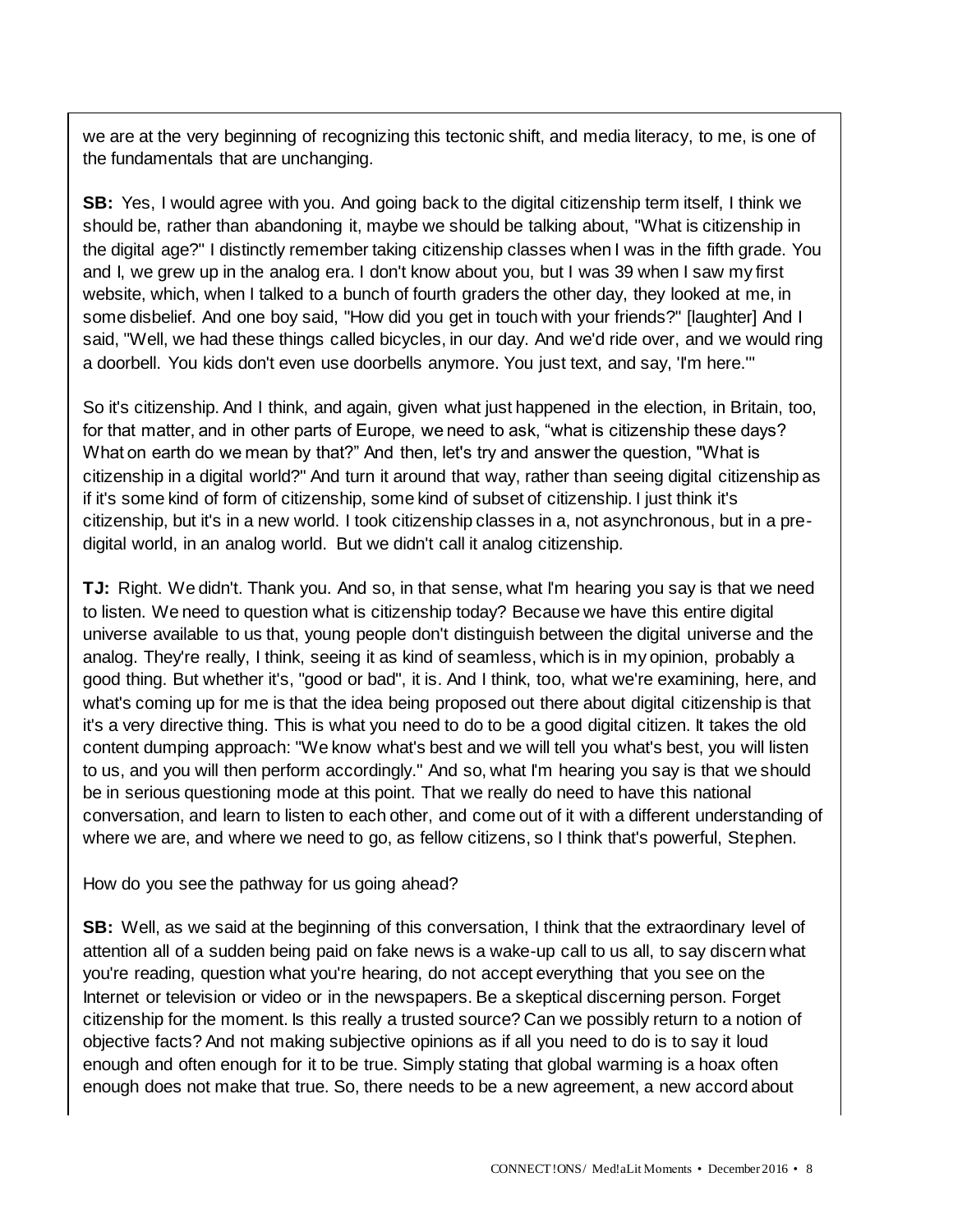what is baseline reality in our world is, in order for us to be able to communicate with each other and to develop rules and policies and laws and ways to bring up our kids that we may disagree with the details, but fundamentally are based upon common understanding.

I feel like I'm the little boy with the finger in the dike. These are grand words and grand aspirations, and it feels fairly... What's the word? Naïve almost, but there has to be a return, or the alternative is that we simply turn our backs and just say, "No. I accept fragmentation. I accept unreality. I accept the fact that half the country is not going to make sense to the other half." But I don't. I don't accept that. It's a much harder and much tougher line to draw, but I would prefer to be working towards, at least, some effort to find common ground.

Before the election, there was a wonderful video being sent around. Admittedly, it was by a dog food manufacturer, but did you see the video where a dog supposedly is lost and a woman in a Clinton t-shirt shows up at a Trump rally, or the line to get into a Trump rally, with this lost dog and is trying to find who the owner is… The dog is this beautiful labrador, and everyone goes, "Oh, what a beautiful dog." And the dog's wagging his tail and everyone's petting it. And then, they realize she has a Clinton t-shirt on and they go, "Oh -- do you realize where you are? But hey, at least we can all agree we all love dogs." And then, the so-called owner comes running up, "Oh there he is," and everyone hugs. And then they do the same experiment at a Clinton rally, and this time the woman wears a Trump t-shirt, and she has the same sort of interactions.

**TJ:** Yes, after the election, I found myself humming that song from South Pacific, A Cockeyed Optimist.

**SB:** Yes, sometimes it feels overwhelming and it feels like the tide is going against us. All the more reason to stand our ground while also finding a way to share that ground with others who are utterly opposed, or fervently persuaded, that the whole thing is rigged…

We have to pay attention to what's going on, both politically and societally. But also, we have to, not just speak to our children, but listen to our children and our teenagers and our young people. Talk with them rather than at them. I think we have to dig deep and be good role models to our kids and young people. I think they are desperately looking for something to hold on to and some kind of reassurance that the world hasn't gone crazy, hasn't gone mad. That yes, there is such a thing as objective truth. And yes, there are real issues like global warming that will impact them far greater than it'll impact us because we'll be long gone. I think we have a responsibility, a generational responsibility, to leave things better than when we found them, and we're not doing that right now. But at the same time, I think we have to really dig deep into our democratic, with a small d, democratic ideals. Then say, "Look, we may not have liked the results of the election, but we cannot protest the fact that someone got elected and someone didn't." But what we do protest are policies that we desperately disagree with. And we do that in a constructive non-violent way while preparing our own positive policies and ideas for four years, eight years' time. And we don't despair, and we don't lose hope, and that we remember to trust each other and ourselves. But above all, we just keep talking with each other. It's the number one thing at our *Seven Steps*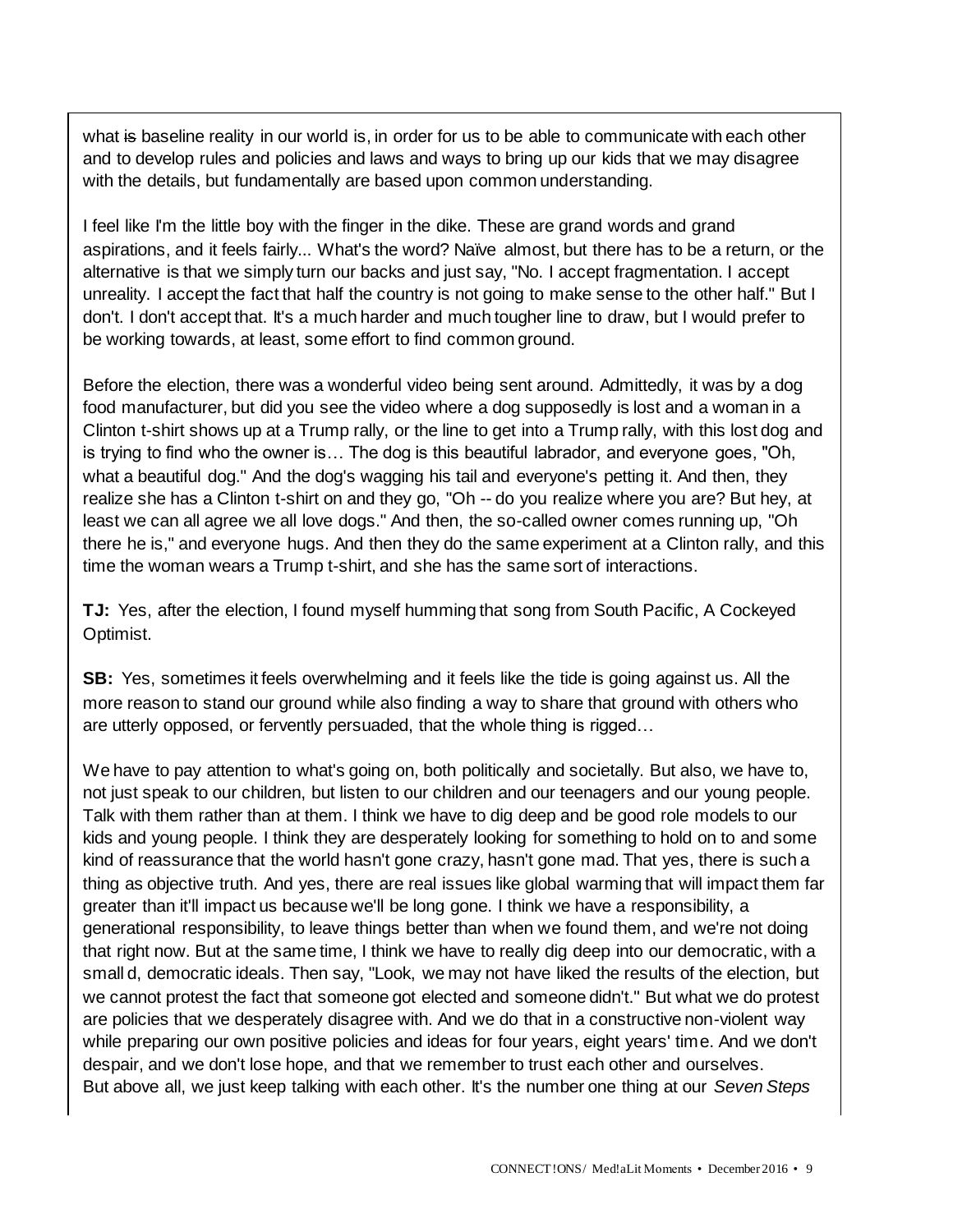*to Good Digital Parenting:* Talk with your kids, which is so obvious, but sometimes is the last thing that actually happens. And number seven, the most important for me is the last one which is: Be a good digital role model, yourself. There's everything in between, but... The world is really challenging us to go back to fundamentals and basics here. What do we believe in? What do we believe in in ourselves? What do we believe in within our families, in our communities? What does our country stand for and therefore, how do we then relate to the rest of the world? Because it all starts with us.

##

**Interview with Tara O'Gorman, Teacher, Casimir Pulaski School, New York** *Tara O'Gorman is a passionate media literacy advocate and experienced upper elementary school teacher at a magnet school that has media literacy as its primary theme: Casimir Pulaski School, in Yonkers New York.*

**Tara O'Gorman (TOG)**: Media literacy is so needed now — right now! It is so important and so needed. The children are exposed to so much and they just can't really filter a lot of it appropriately. So it's up to us as the educators and the adults in their lives to help them make informed decisions and lead them, educate them about what's appropriate, what's inappropriate, and empower them. My fifth graders just shocked me with the election that just happened. The amount of information that they had prior to the election, during the election and now after the election was mind blowing. They're 10 and 11-years-old, and what they knew was really impressive. And then when you ask them, "How do you know all this?" it goes right down to social media, and the impact that social media has had on our kids and on everything that's going on in the world.

I had to step back, but we did an in-class election the Monday before election day. There were some heated discussions and I had to stop them. And I said, "Okay, you're going to cast your vote now," and then I heard some unkind words being muttered about, and I thought to myself, "I really need to monitor how this comes out in the classroom, because they're passionate about this." So my plan was to tell the 60 fifth graders, "Oh, it was a tie," but do you know what? I didn't have to fib, it was a tie. They were split, just like everybody else in the country was at that point. So it was amazing to me. Amazing. But yes, I was impressed with what they knew.

**TJ:** Do you feel that the foundational media literacy work that you've been doing with your class contributed to being able to have more of a civil conversation, maybe more of a pathway to discussion?

**TOG:**Definitely. we speak about everything that is timely, and I'm lucky enough that not only do I teach ELA and Social Studies — those are my formal classes — but I incorporate media literacy and also visual literacy into all of my lessons. Because of this, the children in my classes do have a background in making informed decisions yet participating, feeling free enough to interject their own feelings into discussions. So I think with giving them that freedom and giving them that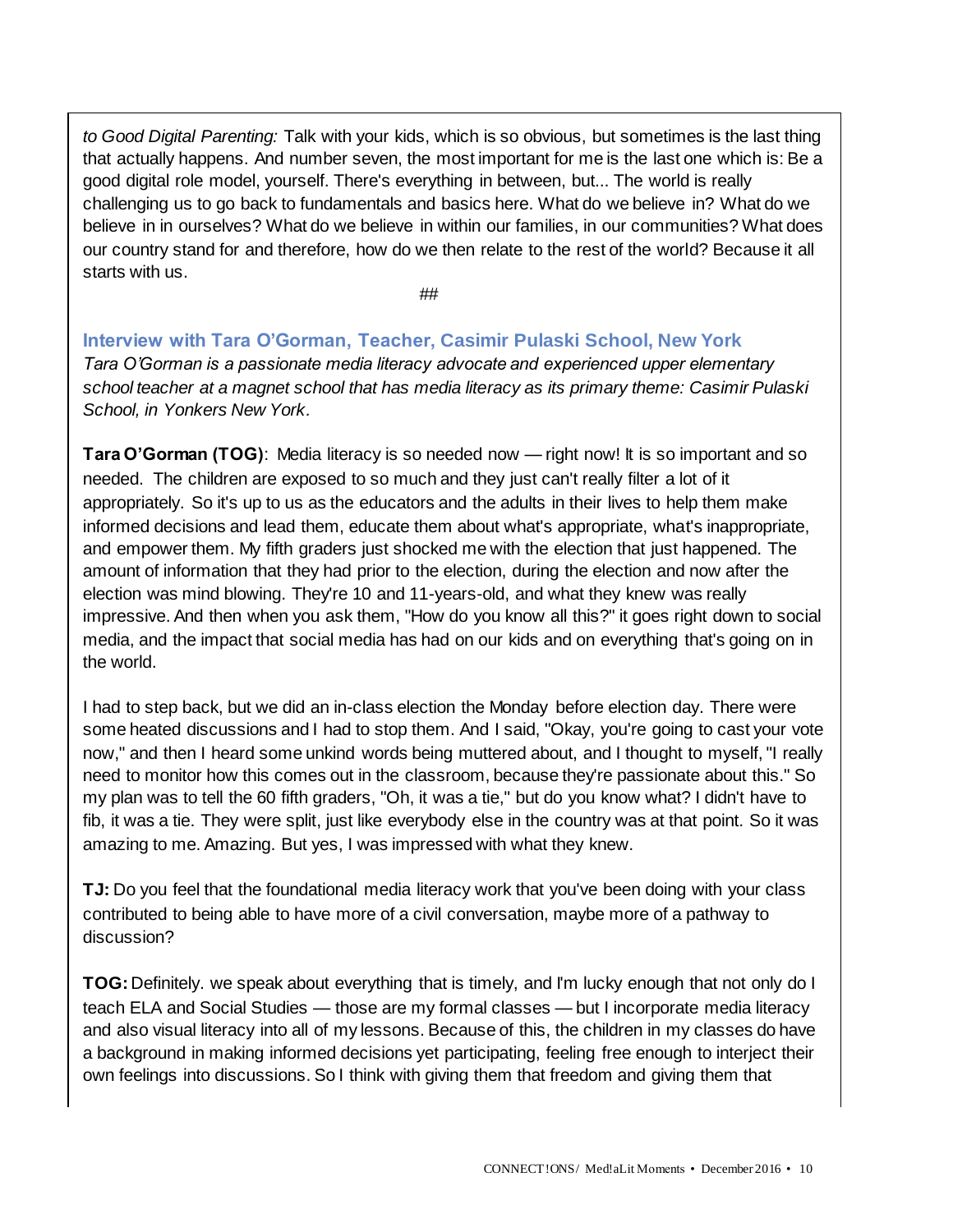validation that, "Yes, you are entitled to an opinion and please tell us what it is. Voice your opinion comfortably." Yet giving them the tools and the support to say to themselves, "Okay, I need to make sure that I articulate this in a way where I'm not hurting anybody, where I'm not causing any distress or any hard feelings."

And when you're 10 and 11, that's tough to do. I tell the children, "You know what? Don't just find the information that you're looking for or accept the information that's being thrown at you from someone else's source. Seek out other sources and then look inside yourself and form your own opinion. Don't let anybody, media or otherwise, tell you the way you're supposed to be feeling or thinking," because that's basically what's happening, especially with social media. They feel inferior, sometimes. They see all these things on Facebook, they're big on Instagram and Snapchat, and I tell them, "Please take that with a grain of salt. Seek other places to find your information, really research it and then think about how you feel and think about it. And you don't have to agree with everything that you're seeing or hearing." I learn a lot from the students, but I tell them to be careful of how they are expressing themselves and how they are interpreting what other people are saying, and to just really be careful.

**TJ:** Is it difficult to teach media literacy?

**TOG:**Media literacy is not a formal subject or a formal class in my school. We were an International Baccalaureate (IB) school. The funding was no longer available through the district, so they did away with IB, and my administrators came to me in 2015 and said, "That media literacy you were talking about, and rallying everybody about?" I said, "Yes." And they said, "We'd like that to be our new magnet." So we changed magnets. We went through the process with the Board of Education, and with New York State, and lo and behold, we are now a media and digital literacy school. But, there's nothing formal in terms of lessons, so it's frustrating to me. The Center for Media Literacy is my "go to" when I can incorporate anything, even if it's five minutes, I try to integrate it. There are plenty of things there on the site that are helpful. I print out many things and I share them unofficially with my colleagues, and put it in their mailboxes. I wish I knew whether or not they are pursuing it, I hope they are, since it's our new magnet, but the administration has not imposed or expected a lot of media literacy work. I am the unofficial media literacy coordinator, and I share what I can.

**TJ:** To my knowledge, your school is one of the very first theme schools for media literacy. Congratulations! And I have found that teachers with an IB background work very well with media literacy, because IB is oriented towards frameworks.

**TOG:**Yes, that's true. Because the teachers here are all trained, we're all level one and level two trained in IB, that's a great way to help them make a transition. Here, we're so constricted with New York State Standards, and everybody is worrying about the test, the exams and then with the teachers, our jobs are tied to the results of the test. I think the tests are headed towards more critical thinking, including inference. The problem we're seeing is that the tests are so difficult. For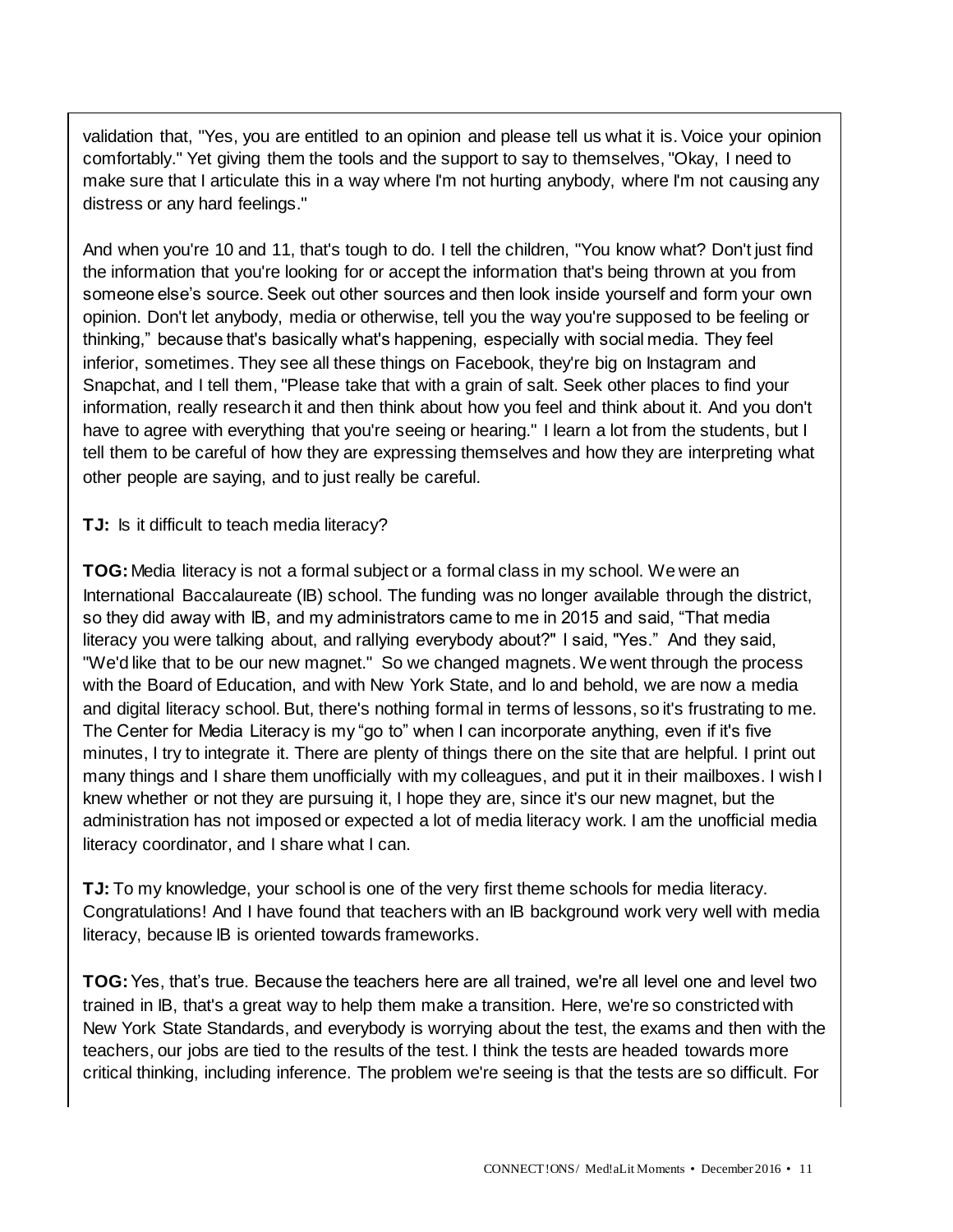example, last year I gave the fifth grade test and it was on an 11th grade reading level. Our kids, our 5th graders, they're not on an 11th grade reading level. So, it's almost as if the state is setting them up to fail, and we see kids crying and frustrated and getting sick, and it's not fair. With a large percentage of our students, their parents opted them out of the test. And the State holds that against us, because they say that we're pressuring students not to take the test, and it's so political, and it's such a mess that you just have to put blinders on and go in and teach and do what's best for the kids, and try to calm them down. If we're not having the students' best interests at heart, they're the future, and if we're not taking care of them, then we're in trouble.

This year, for media literacy week, I said, "Let's do an Instagram take over." I run the school Instagram account and I had each grade level submit photos for me and just give me a little write up so we had something, some contribution, for Media Literacy Week. Both parents and children absolutely love these assignments. Last year, and I will do it again this year as well, I developed a unit on digital footprints, and being a good digital citizen. And that was so important because there was so much nonsense going on with Instagram and with the kids in the school being very meanspirited, and unkind. And so teaching them about their digital footprint and that it is there forever, is essential. It never goes away.

I said to them, "When you go for an interview of any kind, your potential employer or potential school, they're going to Google you and all of your stuff is going to be out there for the world to see, while you're thinking, 'I deleted it.' You may have deleted it off your device or off your laptop, but it's out there and it's your digital footprint that never goes away. It's in concrete." And the reaction from the kids and the parents — the parents thanked me for that. And the kids were able then to make informed choices as to what they're going to tweet and put out in the world. And so it's needed. I think parents basically are overwhelmed. So to have their teacher say, "Listen, I'll take this part and let's guide them and teach them what's happening in the world out there when they're using social media," it was very well received on both ends. The kids don't find it tedious. I think some lessons, even with ELA, and social studies, and math, and science, they find tedious. But when you say, "Okay, we're doing media literacy," or, "We're going to look at some images and let's analyze this," they get really excited about it. Even though they're looking at screens, which they shouldn't be doing, all day anyway.

Technology is awesome, but when I think back to the View-Master versus the iPhone, and the accessibility of information in their hands with the iPhones — they have access to everything and they have a global awareness of what's going on in the world. And just because they have access to everything and they're looking at everything, doesn't mean that they have the skills to interpret it, and that's where we step in and help them with that. There are 60 children in my classroom that I'm grateful to teach every day.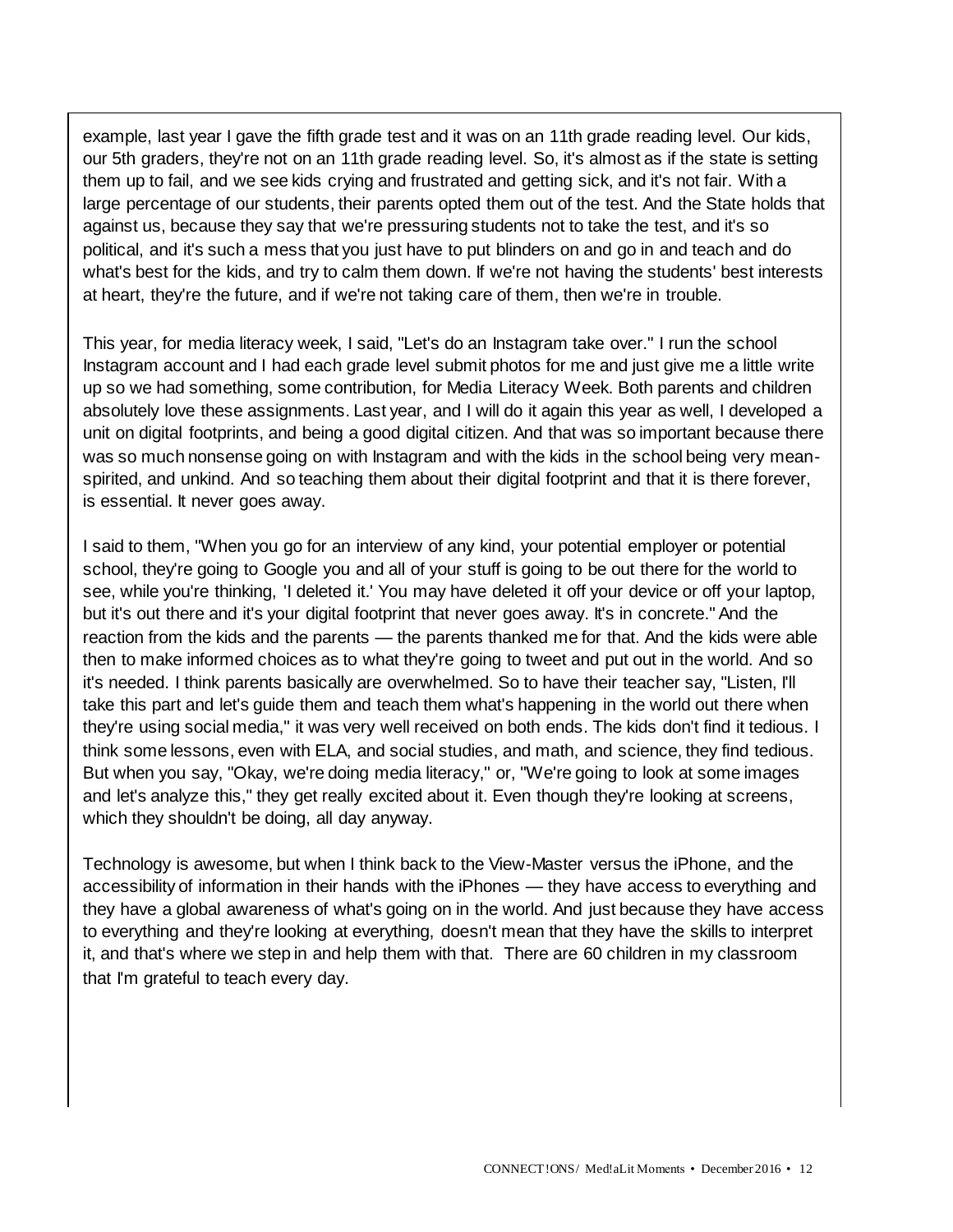|  | <b>CML News</b> |  |  |  |
|--|-----------------|--|--|--|
|--|-----------------|--|--|--|



**Commit2MediaLit!**

#### **The Sixth Media and Information Literacy Intercultural Dialogue Conference and GAPMIL**

The Sixth Media and Information Literacy and Intercultural Dialogue (MILID) Conference and the First General Assembly of the Global Alliance for Partnerships on Media and Information Literacy (GAPMIL) was hosted by University of São Paulo November 2-5. Tessa Jolls, CML's president, served on plenary and workshop panels. Divina Frau-Meigs and Thomas Rohlinger were awarded Global MIL awards for 2016; Tessa Jolls and Jan Malek won the inaugural awards in 2015.

#### **Commit2MediaLit! Campaign**

The "Commit to MediaLit!" campaign coordinated by the Center for Media Literacy and conducted by media literacy advocates resulted in insightful, diverse comments from around the world. The videos are available on CML's YouTube channel <https://www.youtube.com/user/medialitkit>

#### **CML Conducts Media Literacy Seminar in Colombia**

Universidad Icesi in Cali, Colombia, hosted a media literacy seminar Dec. 2-5 conducted by CML's Tessa Jolls. The seminar was attended by university faculty and teachers from throughout Colombia.

#### **About Us…**

The Consortium for Media Literacy addresses the role of global media through the advocacy, research and design of media literacy education for youth, educators and parents.

The Consortium focuses on K-12 grade youth and their parents and communities. The research efforts include nutrition and health education, body image/sexuality, safety and responsibility in media by consumers and creators of products. The Consortium is building a body of research, interventions and communication that demonstrate scientifically that media literacy is an effective intervention strategy in addressing critical issues for youth.

#### **CONSORTIUM** for **MEDIA LITERACY**

LITERACY CONGRES<br>II - DICIEMBRE 2016

**Uniting for Development**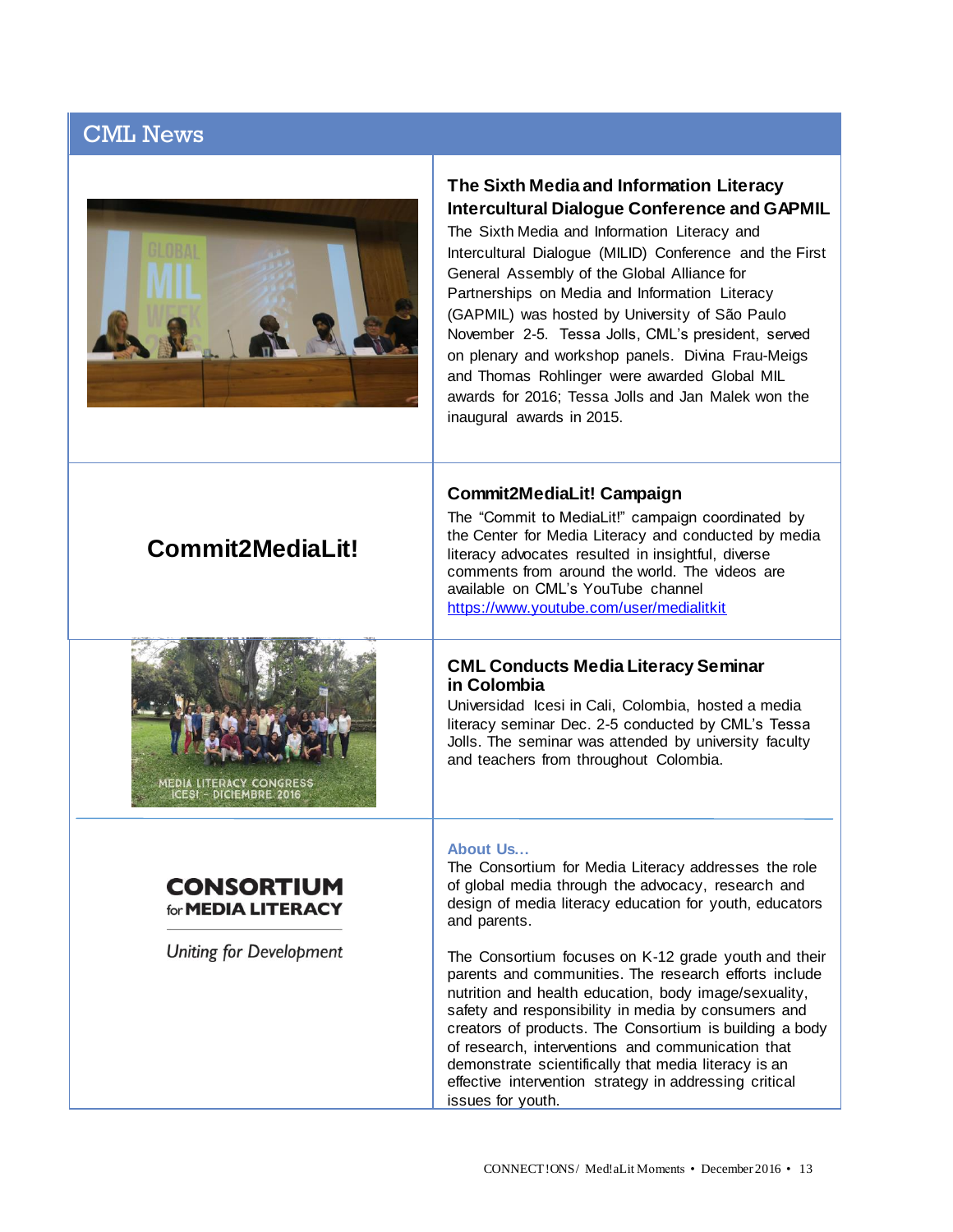## Media Literacy Resources

Media Literacy Resources *on "fake news":*

Stories about so-called "fake news" abound, and while the term is bandied about, it is little understood yet widely discussed. Is "fake news" about bias? About disagreements on fundamental principles or arguments? About verifiable falsehoods or perceptions about truths? About generating revenues through attention-seeking headlines and fabricated story lines? As we often say in media literacy, we have questions about the answers. But we can say with confidence that no one should "outsource" their brain for others to decide, nor do we wish to invite censorship or filtering. As power flows to individuals through social media, the traditional notions of journalism are upended and we are now all citizen journalists, with the collective and individual responsibility to be thoughtful and critical before circulating or consuming opinions or gossip or so-called "fact." Whom do we trust, about what, and why? Who decides? Who checks the checkers? Yes, we need media literacy!

*How to combat fake news*:<http://www.attn.com/stories/13234/how-people-can-combat-fake-news>

*Fake news isn't just an internet problem, it's a classroom crisis* [http://laschoolreport.com/fake-news-isnt-just-an-internet-problem-its-a-classroom-crisis-a-new](http://laschoolreport.com/fake-news-isnt-just-an-internet-problem-its-a-classroom-crisis-a-new-push-for-media-literacy/)[push-for-media-literacy/](http://laschoolreport.com/fake-news-isnt-just-an-internet-problem-its-a-classroom-crisis-a-new-push-for-media-literacy/)

Additional Resources:

[CML's YouTube channel](https://www.youtube.com/user/medialitkit) contains a variety of videos including *Commit2MediaLit!*

[CML web site](http://medialit.org/) The Center for Media Literacy offers extensive research, teacher resources, and classroom activities.

[GAPMIL](http://www.unesco.org/new/en/communication-and-information/media-development/media-literacy/global-alliance-for-partnerships-on-media-and-information-literacy/) -- Global Alliance for Partnerships in Media Information Literacy (UNESCO) creates partnerships around the world to improve media literacy education. The newly formed North American Chapter is co-chaired by Michael Hoechsmann, Lakehood University, Orillia, Canada and CML's Tessa Jolls.

[NAMLE](http://namle.net/) – National Association for Media Literacy Education is a national organization dedicated to media literacy as a basic life skill for the 21st century.